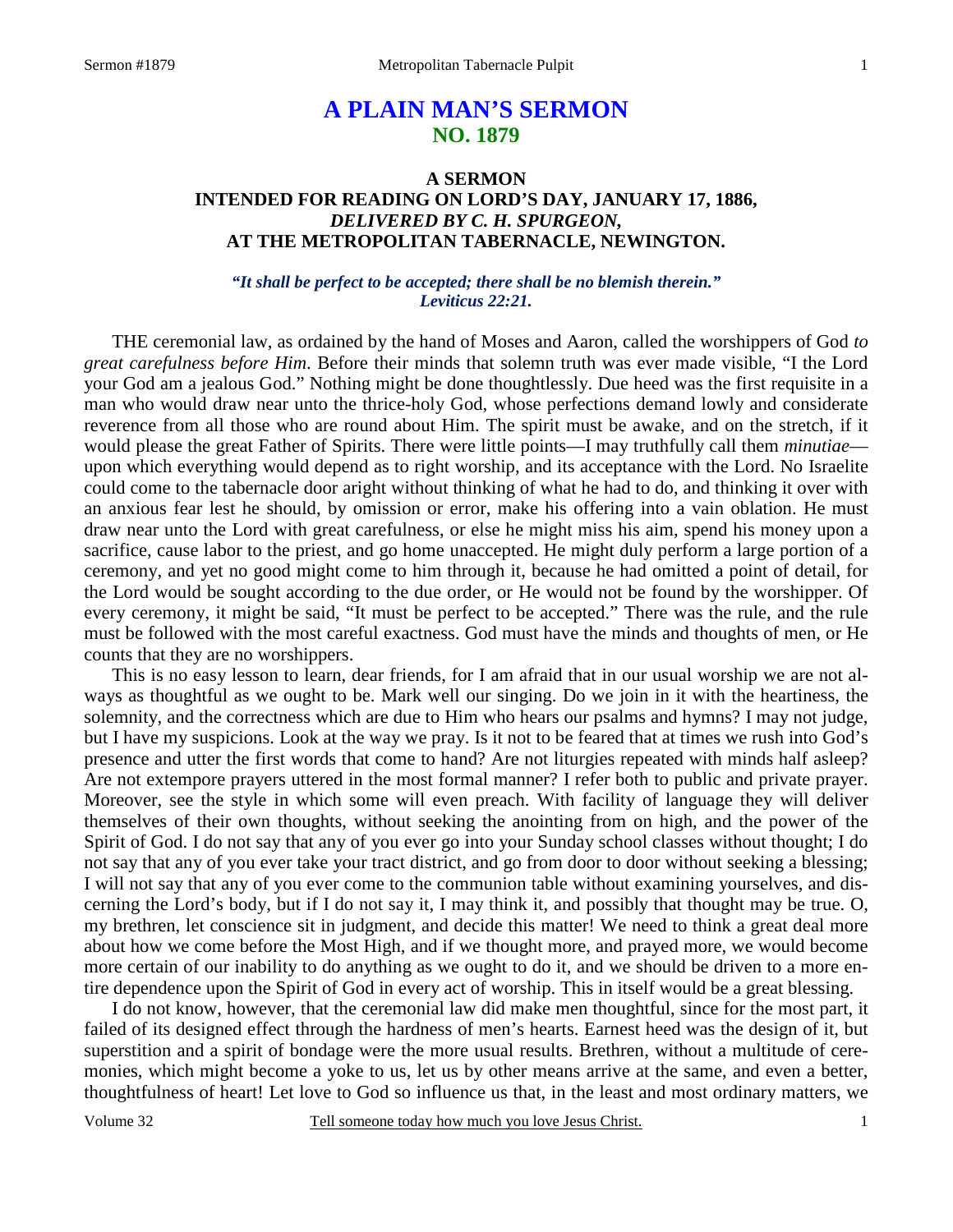shall behave ourselves as in the immediate presence of the Lord, and so shall strive with the utmost watchfulness of holy care to please the Lord our God.

 The ceremonial law also engendered in men who did think *a great respect for the holiness of God*. They could not help seeing that God required everything in His service to be of the very best.

 The priest who stood for them before God must be himself in bodily presence the perfection of manhood. When old age crept upon him, he must give place to one who showed no such sign of decay. His garments must be perfectly white and clean in his daily service, and when once a year there was a joy day, then for glory and beauty he shone in all the radiance that the purest gold and the most precious stones could put upon him.

 The victims that were offered must all be without blemish. You are constantly meeting with that demand, and it was carried out with rigid care. You meet with a stringent instance in the text, "It must be perfect to be accepted."

 Under the law of Moses, the guilt of sin and the need of atonement were always most vividly brought before the mind of the worshipping Israelite. If you stepped within the holy place, everywhere you saw the marks of blood. Our very delicate-minded friends, who raise the silly objection that they cannot bear the sound of the word "blood"—what would they have done if they had gone into the Jewish tabernacle, and had seen the floor, and the curtain, and every article stained, like a shambles? How would they have endured to worship where the blood was poured in bowlfuls upon the floor, and sprinkled on almost every holy thing? How would they have borne with the continual spattering of blood—all indicating that without shedding of blood there is no remission of sin? Truly, there can be no approach to a thrice-holy God without the remission of sin, and that remission of sin must be obtained through the atoning blood. The Israelite, if he thought rightly, must have been deeply aware that he served a God who was terrible out of His holy places, a God who hated sin, and would by no means spare the guilty, or pardon man without atonement. All the more would this be sealed home upon the mind of the Israelite by the knowledge that in every case the sacrifice must be unblemished. As he looked on the blood of the victim, he would remember the sacred rule, "It shall be perfect to be accepted." He saw in the necessity for a perfect sacrifice a declaration of the holiness of God. He must have felt that sin was not a trifle—not a thing to be committed, winked at, and blotted out, but a thing for which there must be life given, and blood shed, before it could be removed, and that life and blood must be the life and blood of a perfect and unblemished offering.

 Under the Jewish ceremonial law, one of the most prominent thoughts, next to a great respect for the holiness of God, would be *a deep regard for the law of God*. Everywhere that the Israelite went he was surrounded by law. He must not do this, and he must do that, the law was continually before him. Now, brethren, it is a blessed thing to declare the gospel, but I do not believe that any man can preach the gospel who does not preach the law. The book of Leviticus and all the other typical books are valuable as gospel-teaching to us, because there is always in them most clearly the law of God. The law is the needle, and you cannot draw the silken thread of the gospel through a man's heart, unless you first send the needle of the law through the center thereof, to make way for it. If men do not understand the law, they will not feel that they are sinners; and if they are not consciously sinners, they will never value the sin offering. If the Ten Commandments are never read in their hearing, they will not know wherein they are guilty, and how shall they make confession? If they are not assured that the law is holy, and just, and good, and that God has never demanded of any man more than He has a right to demand, how shall they feel the filthiness of sin, or see the need of flying to Christ for cleansing? There is no healing a man till the law has wounded him, no making him alive till the law has slain him.

 I do pray, dear friends, that God, the Holy Spirit, may lay the law, like an axe, at the root of all our self-righteousness, for nothing else will ever hew down that Upas tree. I pray that He may take the law, and use it as a mirror, that we may see ourselves in it, and discover our spots, and blots, and all the foulness of our lives, for then we shall be driven to wash until we are clean in the sight of the Lord. The law is our pedagogue to bring us to Christ, and there is no coming to Christ unless the stern pedagogue shall lead us there, with many a stripe and many a tear.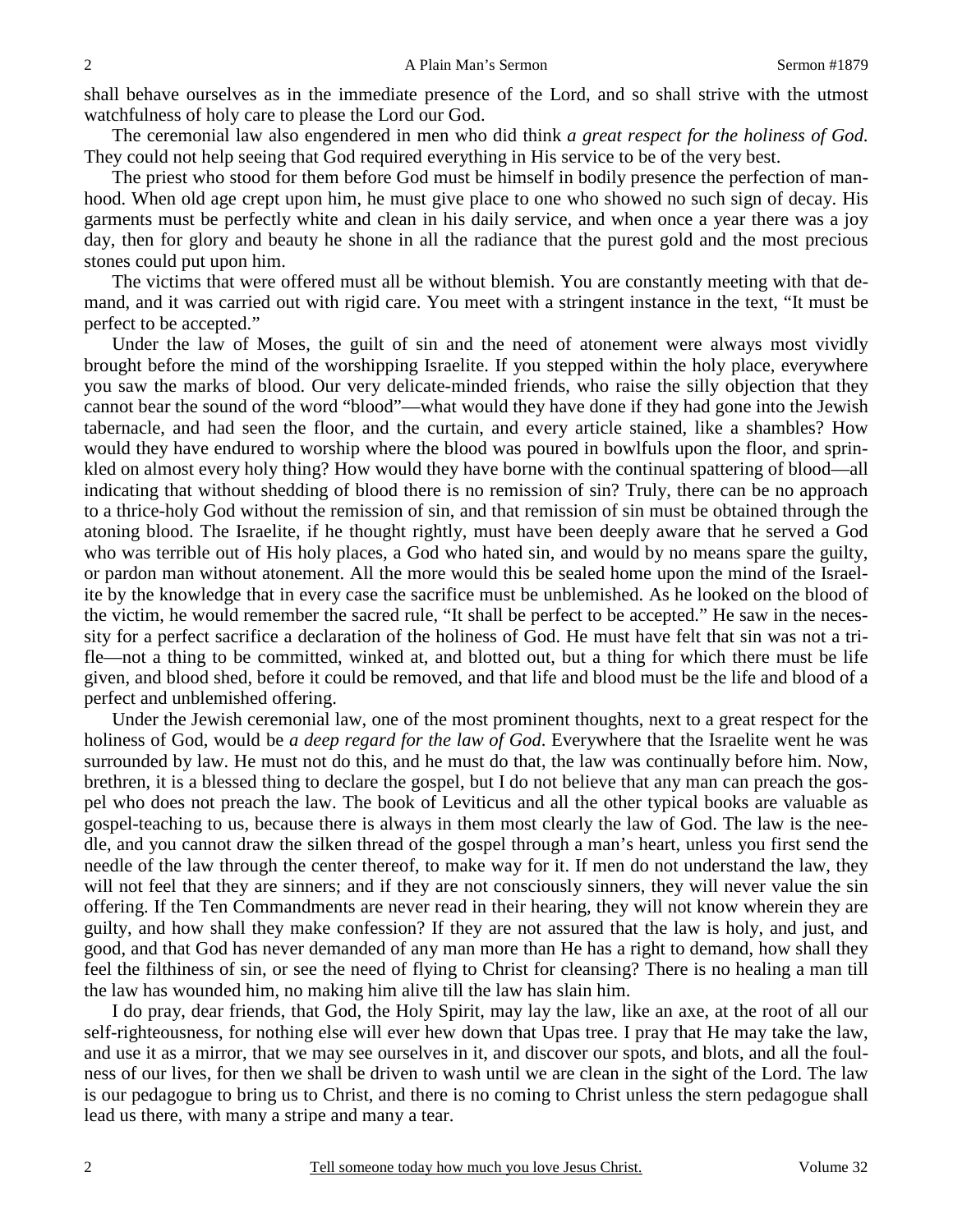In this text we have law and gospel too. There is the law which tells us that the sacrifice must be perfect to be accepted, and behind it there is the blessed hint that there is such an unblemished sacrifice which is accepted, which we may by faith bring to God without fear of being rejected. Oh, for grace to learn both law and gospel at this time!

 This is the text for our present meditation, "It shall be perfect to be accepted." I want to preach this truth right home into every heart by the power of the Spirit of God. If I could be an orator, I would not be. The game of eloquence, with the souls of men for the counters, and eternity for the table, is the most wicked sport in the world. I have often wished that there were no such things as rhetoric and oratory left among ministers, but that we were all forced to speak in the pulpit as plainly as children do in their simplicity. Oh, that all would tell the gospel out with plain words! I long that all may understand what I have to say. I would be simpler if I knew how. The way of salvation is far too important a matter to be the theme of oratorical displays. The cross is far too sacred to be made a pole on which to hoist the flags of our fine language. I want just to tell you things that make for your peace, things which will save your souls. At least, I would declare truths which, if they do not save you, will leave you without excuse in that dread day when He, whose ambassador I am, shall come to judge both you and me.

**I.** First, then, THE RULE OF OUR TEXT, "IT SHALL BE PERFECT TO BE ACCEPTED," MAY BE USED TO SHUT OUT ALL THOSE FAULTY OFFERINGS ON WHICH SO MANY PLACE THEIR CONFIDENCE.

 It most effectually judges, and casts forth as vile, *all self-righteousness,* although this is the great deceit by which thousands are buoyed up with false hopes. Alas! This is the destroyer of myriads, and therefore, I must speak as with a voice of thunder, and with words of lightning. Hearken unto me, you that hope to be accepted of God by your own doings! Look to what will be demanded of you if you are to be accepted on your own merits! "It shall be perfect to be accepted; there shall be no blemish therein." If you can come up to this rule you shall be saved by your righteousness, but if you cannot reach this

mark, if you come short in any degree whatever, you must fail acceptance. It is not said, "It shall be partially good to be accepted," or "It shall be hopefully good." No. "It shall be perfect to be accepted." It is not written, "It shall have no great and grievous blemish," but "There shall be no blemish therein." See you not the height of the standard, the absolute completeness of the model set before you? Let the plummet hang straight, and see whether you can build to it, whether, after all, your building is not as a bowing wall, and as a tottering fence, altogether out of the perpendicular as tested by this uncompromising text—"It shall be perfect to be accepted; there shall be no blemish therein."

 Why, look you, sirs, you that hope to be saved by your own doings, *your nature at the very first is tainted!* God's Word assures you that it is so. There is evil in your heart from the very beginning, so that you are not perfect, and are not without blemish. This sad fact spoils all at the very beginning. You are yourself blemished and imperfect. Who can bring a clean thing out of an unclean? Not one. If the fountain is tainted, shall the streams be pure? Do you think it possible that you, who are a fallen man in your very parentage, in whom there is a bias towards evil, can possibly render perfect service unto God? Your hands are foul, how can your work be clean? How can it possibly be that you should produce sweet fruit when you as a tree are of sour stock, and of bitter nature? O my friend, it cannot be that darkness should produce light, nor death, bring forth life! How can your thoughts, and words, and ways, be perfect? And yet all must be perfect to be accepted.

 Look again, for I feel sure that *there must have been a blemish somewhere as matter of fact*. As yet you are not conscious of a blemish, or of a fault, and possibly there is some justification for this unconsciousness. Looking upon you, I feel inclined to love you, as Jesus loved that young man who could say of the commandments, "All these have I kept from my youth up." But I must beg you to answer this question—*has there not been a blemish in your motives*? What have you been doing all these good things for? "Why, that I might be saved!" Precisely so. Therefore, selfishness has been the motive which has ruled your life. Every self-righteous man is a selfish man. I am sure he is. At the bottom, that is the motive of the best life that is ever lived which is not actuated by faith in Jesus Christ. The law is, "You shall love the Lord your God with all your heart, and with all your soul, and with all your mind." But you have loved yourself, and lived for yourself, how then can you have kept the first precept of the law?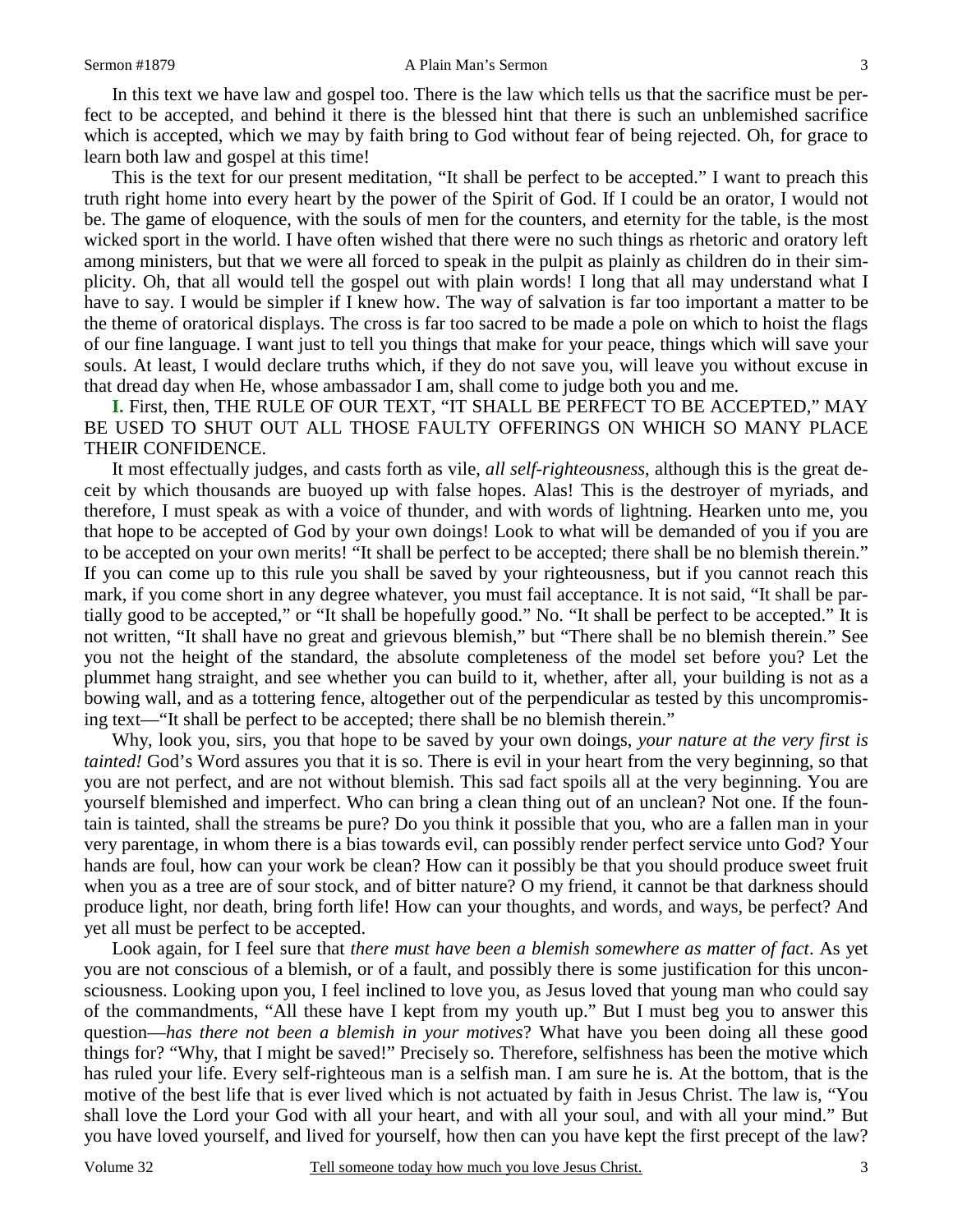What has been done by you has been done either out of a servile fear of hell, or else out of a proud and selfish hope that you would win heaven by your own merits. These are not love, nor even akin to it. The absence of love is a flaw, and a very serious one, it taints and spoils the whole of your life. "It shall be perfect to be accepted," and if the motive is imperfect, then the life is imperfect altogether.

 Moreover, it is not only your nature and your motive which are imperfect. My dear friend, you certainly must have erred somewhere or other, in some act of your life. If you can say that you have served God and man without fault throughout all your days, you can say much more than I would venture to do. The Scripture also is dead against you when it says, "there is none righteous; no, not one." If you can say that in no one action of your life, select what you may, was there anything blameworthy, anything that fell short, anything that could be censured, you say very much more than the best of men have ever claimed for themselves. As for the poor faulty being who now addresses you, I dare not claim that the best deed I have ever done, or the most fervent prayer I have ever prayed, could have been accepted in and of itself before God. I know that I have no perfection in my best things, much less in my worst. Tell me, my friend; was there not something amiss in your spirit? Was there not a shortcoming in the humility with which you worshipped; or in the zeal with which you served; or in the faith with which you prayed? Was there not somewhat of omission, even if nothing of commission? Could not the work have been better done? If so, it is clear that it was not perfect, for had it been perfect it could have been no better. Might you not have lived better than you have lived? Might you not have been more pure, more generous, more upright, more loving, more gentle, more firm, more heavenly-minded, than you have been? Then this confession shows that, to some extent, you must have fallen short, and remember, "It shall be perfect to be accepted; there shall be no blemish therein."

 Ah! I am talking very smoothly now, for I am only touching the surface, and dealing with guesswork, but I fear there are greater evils underneath, could all be known. I think if I could read all hearts, there is not one here, however self-righteous he may be, who would not have to *confess distinct acts of sin*. Still, I will keep to the smooth strain, and believe that you are as good as you seem to be, indeed, I have a high opinion of many of you. I know how some of you have lived. You were amiable girls and excellent young women, and have grown up to be careful, loving wives, and therefore you say, "I never did anybody any harm, surely I may be accepted." Or, perhaps, you are quiet young men, blessed with excellent parents, and screened from temptation, and so you have never gone into open vice, but have gained a most respectable character. I wish that there were more like you. I am not condemning you, far from it, but I know that your tendency is to think that, because of all this, you must in yourselves be accepted of God. Give me your hand, and let me say to you, with tears, "It is not so, my sister; it is not so, my brother. It must be perfect to be accepted; there must be no blemish in it." This is a deathblow for your self-confidence, for there was a time, some day or other in your life, in which you did wrong. What! Have you no hasty temper? Have no quick words escaped you, which you would wish to recall? What! Have you never murmured against God, or complained of His providence? Have you never been slothful when you ought to have been diligent? Have you never been careless when you ought to have been prayerful? Have you always spoken the truth? Has a lie never fallen from your lips? Can you say that your heart has never desired evil—never imagined impurity? Remember, the thought of evil is sin, even a wanton desire is a blemish in the life, and an unchaste imagination is a stain upon the character in the sight of God, though not in the sight of man. "It shall be perfect to be accepted."

 I verily used to think concerning myself that I was a quiet, good, hopeful lad, addicted much to reading, seldom in brawls, and doing nobody any hurt. Oh! It was the outside of the cup and the platter I had seen, and when I was led by grace to look inside, I was astonished to see what filthiness was there. When I heard in my heart that sentence of the law, "It shall be perfect to be accepted," I gave up all hope of self-righteousness, and now I hate myself for having doted upon such a lie as that I could be acceptable with God in myself.

 Have you never gone to live in an old house which looked like new? You had fresh paint, and varnish, and paper in superabundance, and you thought yourself dwelling in one of the sweetest of places, till, one day, it happened that a board was taken up, and you saw under the floor. What a gathering of every foul thing! You could not have lived in that house at peace for a minute had you known what had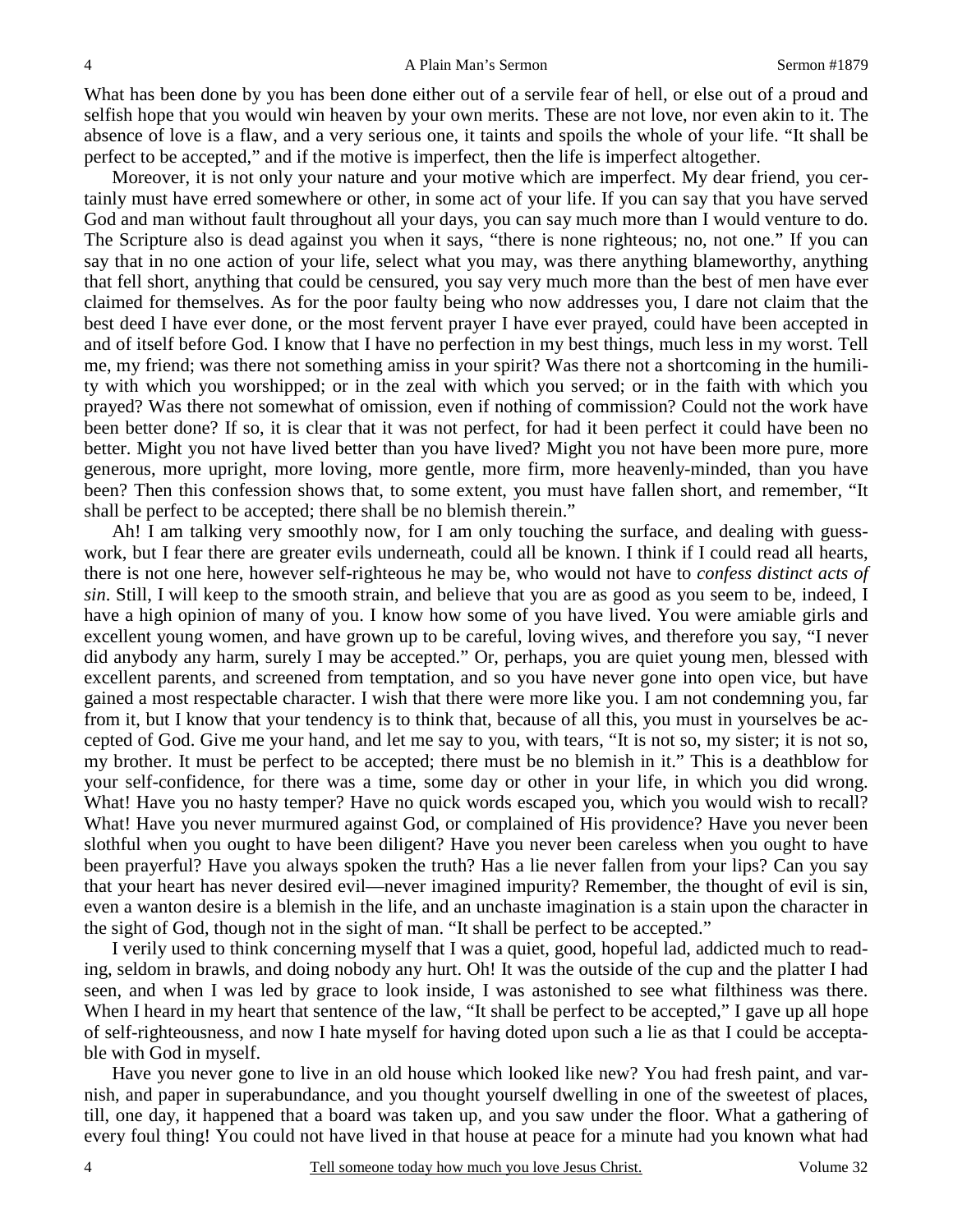#### Sermon #1879 **A Plain Man's Sermon** 5

been covered up. Rottenness had been hidden, decay had been doctored, and death had been decorated. That is just like our humanity. We put on fresh paper, and varnish, and paint, and we look very respectable, and yet from below an abomination of the sewer gas of sin comes steaming up, enough to kill everything that is like goodness within us, while all manner of creeping lusts and venomous passions swarm in the secret corners of our nature. When lusts are quiet, they are still there. The best man in this place who is not a believer in Christ would go mad if he were to see himself as God sees him. No eye could bear the horrible sight of the hell within the human breast. Yes, I mean you good people—you very nice, amiable, lovable sort of people! You will have to be born again, and you will have to give up all trust in yourselves, as much as even the worst of men must do. As surely as the chief of sinners, are unaccepted, so surely are you, for righteousness must be perfect to be accepted, there must be no blemish in it, and that is not the case with your righteousness. You know it is not.

 "Well," says one, "this is very hard doctrine." I mean it to be so, for I love you too well to deceive you. When a door has to be shut to save life, there is no use in half-shutting it. If a person may be killed by going through it, you had better board it up, or brick it up. I want to brick up the dangerous opening of self-confidence, for it leads to deception, disappointment, and despair. The way to heaven by works is only possible to a man who is absolutely perfect, and none of you are in that condition. Do not pretend to it, or you will be arrant liars. I put no fine face upon it—you are not perfect, no, not one of you, for "all have sinned, and come short of the glory of God."

 Thus, then, our text shuts out all self-righteousness. *It also shuts out all priestly performances*. There is a notion among some people that the priest is to save them, *alias* the minister, for men easily in these charitable days make even Dissenting ministers into priests. I have heard people say, "Just as I employ a lawyer to attend to my temporal business, and I do not bother my head any more about it, so I employ my priest or my clergyman to attend to my spiritual business, and there is the end of it." This is evil talk, and ruinous to the man who indulges in it. I will speak of this priestcraft very plainly. Recollect, "It shall be perfect to be accepted," therefore all that this gentleman does for you must be perfect. I do not know what it is that he does, I am sure. I never could make out what a priest of the Roman or Anglican order can be supposed to do in his highest function of the mass. I have seen him walk this way, and I have seen him walk that way, and I have seen him turn his back, and it has been decorated with crosses and other embellishments, and I have seen him turn his face, and I have seen him bow, and I have seen him drink wine and water, and I have seen him munch wafers, and I have seen him perform many genuflections and prostrations, but what the performance meant I have not been able to gather. To me it seemed a meaningless display. I would not like to risk my soul on it, for suppose that during that service he should think of something that he ought not to think upon, and suppose he should have no intention whatever of performing the mass, what then becomes of those who trust in him and it? Everything, you know, depends upon the intention of the priest. If a good intention is not there, according to the dictates of his own church, it is all good for nothing, so that your souls all hang upon the intention of a poor mortal in a certain dress. Perhaps he has not after all been rightly anointed, and is not in the apostolic succession! Perhaps there is no apostolic succession! Perhaps the man himself is living in mortal sin! Ah, me! There are many dangers about your confidence. Are you going to hang your soul on that man's orders or disorders? Mine is too heavy to hang upon so slender a nail, driven into such rotten wood. If you have a soul big enough to think, you will feel, "No, no, there cannot be sufficient ground of dependence in the best pontiff that ever officiated at an altar. God requires of me, myself, that I bring to Him a perfect sacrifice, and it is all a device of my folly that I should try and get a sponsor, and lay this burden on him. It cannot be done. I have to stand before the judgement bar of God in my own person, to be tried for the sins that I have done in the body, and I must not deceive myself with the idea that another man's performance of ceremonies can clear me at the judgement seat of Christ. This man cannot bring a perfect sacrifice for me, and it must be perfect to be accepted." O sirs, do not be deluded by priestcraft and sacramentarianism, whether the priest is of the school of Rome, or of Oxford, you must believe in the Lord Jesus for yourselves, or you will be lost forever!

*This text makes a clean sweep of all other kinds of human confidences*. Some are deceived in this way, "Well," they say, "I do not trust in my works, but I am a religious person, and I attend the sacra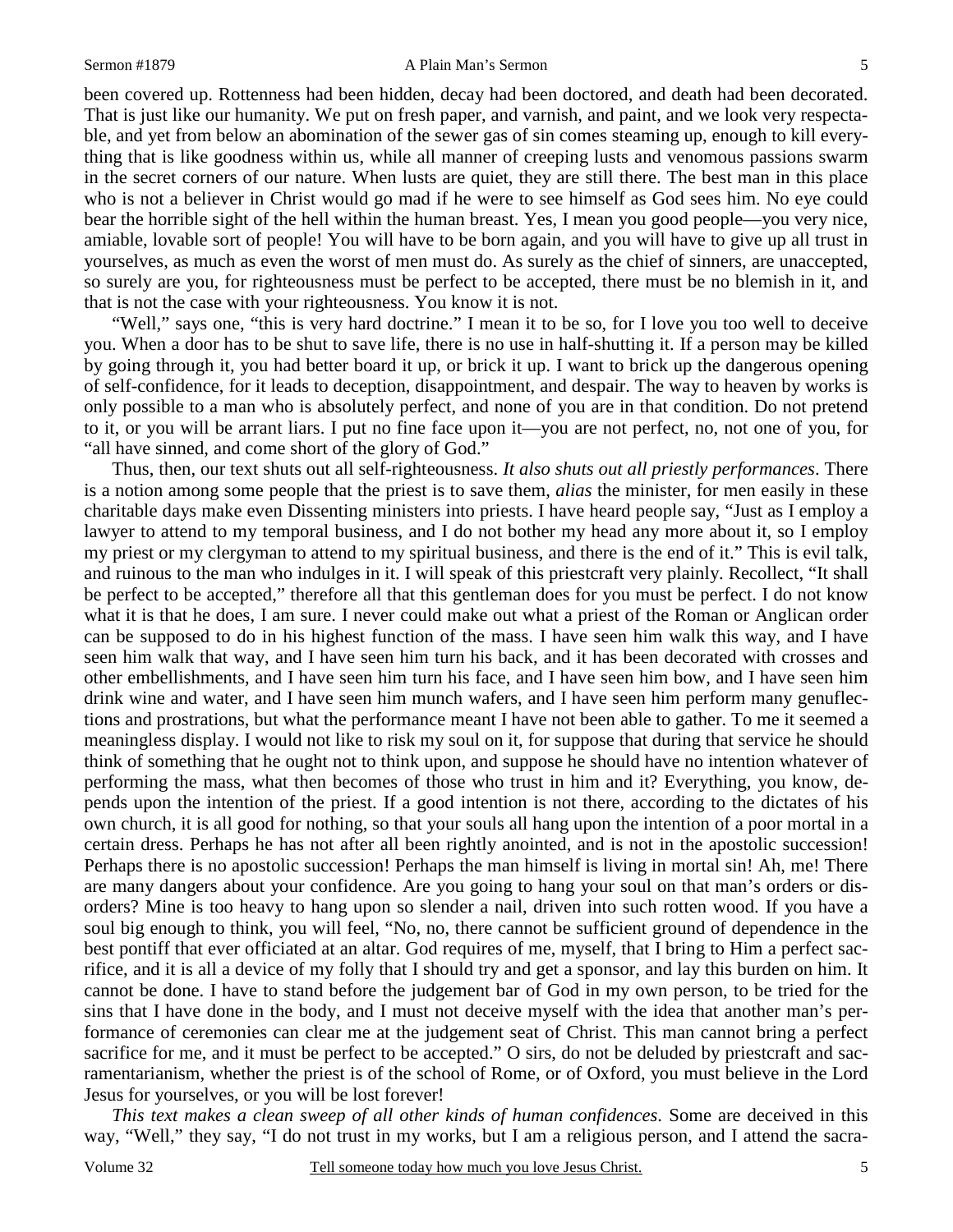ment, and I go to my place of worship pretty regularly. I feel that I must certainly be right. I have faith in Jesus Christ and in myself." In various ways men thus compose an image whose feet are part of iron and part of clay. With that kind of mingle-mangle, many unconsciously are contenting themselves. But hear this word, "It shall be perfect to be accepted; there shall be no blemish therein." If we trust Christ and nothing else, that will be perfect, but if you are trusting Christ up to fifteen ounces in the pound, and yourself for the last ounce of the sixteen, you will be a lost man, for that last ounce is an ounce of imperfection, and therefore you cannot be accepted of God.

 There are some others who say, "I have suffered a great deal, and that will make amends." There is a current idea among men, that all will go well with poor people, and hard-working people, because they have had their bad times here. When a man has had a long illness, and suffered a great deal in the hospital, his friends say, "Poor soul, he has gone where he is better off!" They feel sure of it, because he has suffered so much. Ah, me! But "It shall be perfect to be accepted," and what is there perfect in a human life, even if it is checkered with suffering, poverty, and want? Ah, no! Poverty does not work perfection, sickness does not make perfection. My text stands like a cherub, waving a fiery sword before the gates of Paradise, shutting out all fancies and notions, of which I will not now speak particularly, by this dread sentence, "It shall be perfect to be accepted; there shall be no blemish therein."

**II.** This brings me to note, with great delight of heart, that, as this rule shuts out all other confidences, SO THIS RULE SHUTS US UP TO THE SACRIFICE OF JESUS CHRIST. O beloved, if I had the tongues of men and of angels, I could never fitly tell you of Him who offered Himself without spot unto God, for He is absolutely perfect, there is no blemish in Him!

 He is perfect in His *nature* as God and man. No stain defiled His birth; no pollution touched His body or His soul. The prince of this world himself, with keenest eyes, came and searched the Savior, but he found nothing in Him. "In all points tempted like as we are, yet without sin." There was not the possibility of sinning about the Savior—no tendency that way, no desire that way. Nothing that could be construed into evil ever came upon His character. Our perfect sacrifice is without spot, or wrinkle, or any such thing.

 As He was perfect in His nature, so was He in His *motive*. What brought Him from above but love to God and man? You can find no trace of ambition in Christ Jesus. In Him there is no thought of self. No sinister or sordid motive ever lingered in His breast, or even crossed His mind. He was purity and holiness in the highest degree. Even His enemies have nothing to allege against the purity of the motive of Jesus of Nazareth.

 As His nature was perfect, so was His *spirit*. He was never sinfully angry, nor harsh, nor untrue, nor idle. The air of His soul was the atmosphere of heaven rather than of earth.

 Look at His *life of obedience,* and see how perfect that was. Which commandment did He ever break? Which duty of relationship did He ever forget? He honored the law of God, and loved the souls of men. He gave the character of God perfect reflection in His human life. You can see what God is as you see what Christ is. He is perfect, even as His Father who is in heaven is perfect. There is no redundancy, or excess, or superfluity in His character, even as there is no coming short in any point.

 Look at the perfection of *His sacrifice*. He gave His body to be tortured, and His mind to be crushed and broken, even unto the death agony. He gave Himself for us a perfect sacrifice. All that the law could ask was in Him. Stretch the measure to its utmost length, and still Christ goes beyond, rather than falls short of the measure of the requirements of justice. He has given to His Father double for all our sins. He has given Him suffering for sin committed, and yet a perfect obedience to the law. The Lord God is well pleased with Him, He rests in the Son of His love, and for His sake He smiles upon multitudes of sinners who are represented in Him. My heart rejoices as I think of Gethsemane, and Calvary, and of Him who by one offering has perfectly sanctified all who put their trust in Him. "It is finished," He said, and finished it is forever. Our Lord has presented a perfect sacrifice. "It shall be perfect to be accepted," and it is perfect. "There shall be no blemish therein," and there is no blemish in it. Glory be to God Most High!

 Now, I want you just to let me stop preaching, as it were, while every man among you brings this sacrifice to God. By faith take it to be yours. You may. Christ belongs to every believer. If you trust Him, He is yours. Poor guilty soul, as you are, whether you have been a Christian fifty years or ten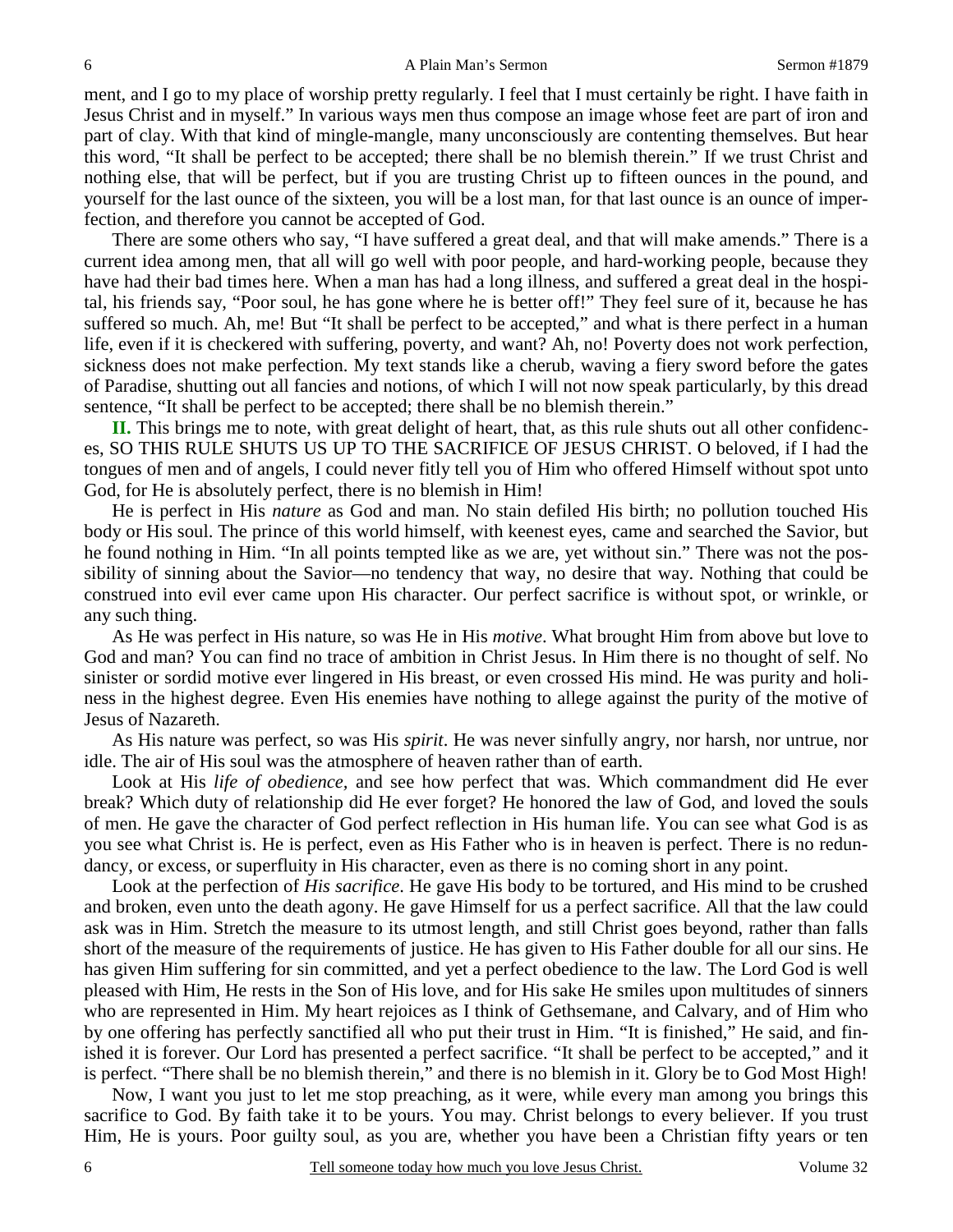### Sermon #1879 **A Plain Man's Sermon** 7

years, or whether you are just now converted, if you believe, you may now come with Christ in your hand, and say to the Father, "O my Lord, You have provided for me what Your law requires—a perfect sacrifice, there is no blemish in it. Behold, I bring it unto You as mine!" God is satisfied. What joy! God is satisfied! The Father is well pleased! He has raised Christ from the dead, and set Him at His own right hand in the heavenly places in token of that satisfaction. Let us be satisfied too. That which contents God may well content me. My soul, when your eyes are full of tears on account of your sin, and your heart is disquieted on account of your infirmities and imperfections, look right away from yourself "to the full atonement made, to the utmost ransom paid." The offering of Jesus is perfect and accepted. The righteousness of your Lord Jesus is without blemish, and you are "accepted in the Beloved."

 That delightful passage in Exodus came flashing up to my mind just now, where the Israelite sprinkled the blood on the lintel and the two side posts. Then he shut the door. *He* was inside: he did not see the blood any more. The blood was outside upon the posts, and he could not see it himself, but was he safe? Yes, because it is written, "When I see the blood, I will pass over you." It is God's sight of the blood of His dear Son that is the everlasting safeguard of all who are in Christ. Though it is most precious and sweet to me to look at that blood once shed for many for the remission of sins, and I do look at it, yet if ever there should come a dark night to me in which I cannot see it, still God will see it, and I am safe. I am saved, because it is written, not "when *you* see it," but "when *I* see the blood I will pass over you." It is the perfection of the sacrifice, not your perfection of sight, which is your safeguard. It is the absence of all blemish from the sacrifice—not the absence of blemish from your faith—that makes you "accepted in the Beloved."

 Well, now, as is too often the case, I have run on so much upon the first points that I have not time enough for much more, but I was going to finish up by saying that I address myself for a minute or two to Christians only. Listen, you that follow after righteousness, you that know the Lord! You are saved. You have not, therefore, to bring any sacrifice by way of a sin offering, but you have to bring sacrifices of thanksgiving. It is your reasonable service that you offer your bodies a living sacrifice unto God. If you do this you cannot bring an absolutely perfect sacrifice, but you must labor to let it be perfect in what is often the Biblical sense of perfection.

 Beloved brethren, you must take care that what you bring is not blind, for the blind were not to be offered. You must serve God with a single eye to the glory of God. If you attend a prayer meeting, or teach a class, or preach a sermon, you must not do it with a view to your own selves in any way, or it cannot be accepted. The sacrifice must see, it must be intelligent, reasonable service, having for its objective the glory of God. It must in that sense be perfect to be accepted.

 And as it must not be blind, so it must not be broken. Whenever we serve God, we must do it with the whole of our being, for if we try to serve God with a bit of our nature, and leave the rest unconsecrated, we shall not be accepted. Certain professors prefer one class of Christian duties, and they neglect others, this must not be. Christ gave "Himself" for you, and you must give your whole self to Him. To be acceptable the life must be entire; there must be complete consecration of every faculty. How is it with you? Have you brought to the Lord a divided sacrifice? If so, He claims the whole.

 Next, they were not to bring a maimed sacrifice, that is, one without its limbs. Some people give grudgingly, that is to say, they come up to the collection box with a limp. Many serve Christ with a broken arm. The holy work is done, but it is painfully and slowly done. Among the heathen, I believe, they never offered in sacrifice to the gods a calf that had to be carried. The reason was that they considered that the sacrifice ought to be willing to be offered, and so it must be able to walk up to the altar. Notice in the Old Testament, though there were many creatures both birds and beasts, that were offered to God, they never offered any fish on the holy altar. The reason probably is that a fish could not come there alive. Its life would be spent before it came to the altar, and therefore it could not render a life unto God. Take care that you bring your bodies a living sacrifice. I notice that many men are all alive when they are in the shop. The way they talk; the way they call out to the men, and the way they bustle everybody about, are conclusive evidence that their life is abundant. But when they get into the church of God, what a difference! There may be life somewhere or other, but nobody knows where it is. You have to look for it with a microscope. You see no activity, no energy. Oh, that these people would remember, "It